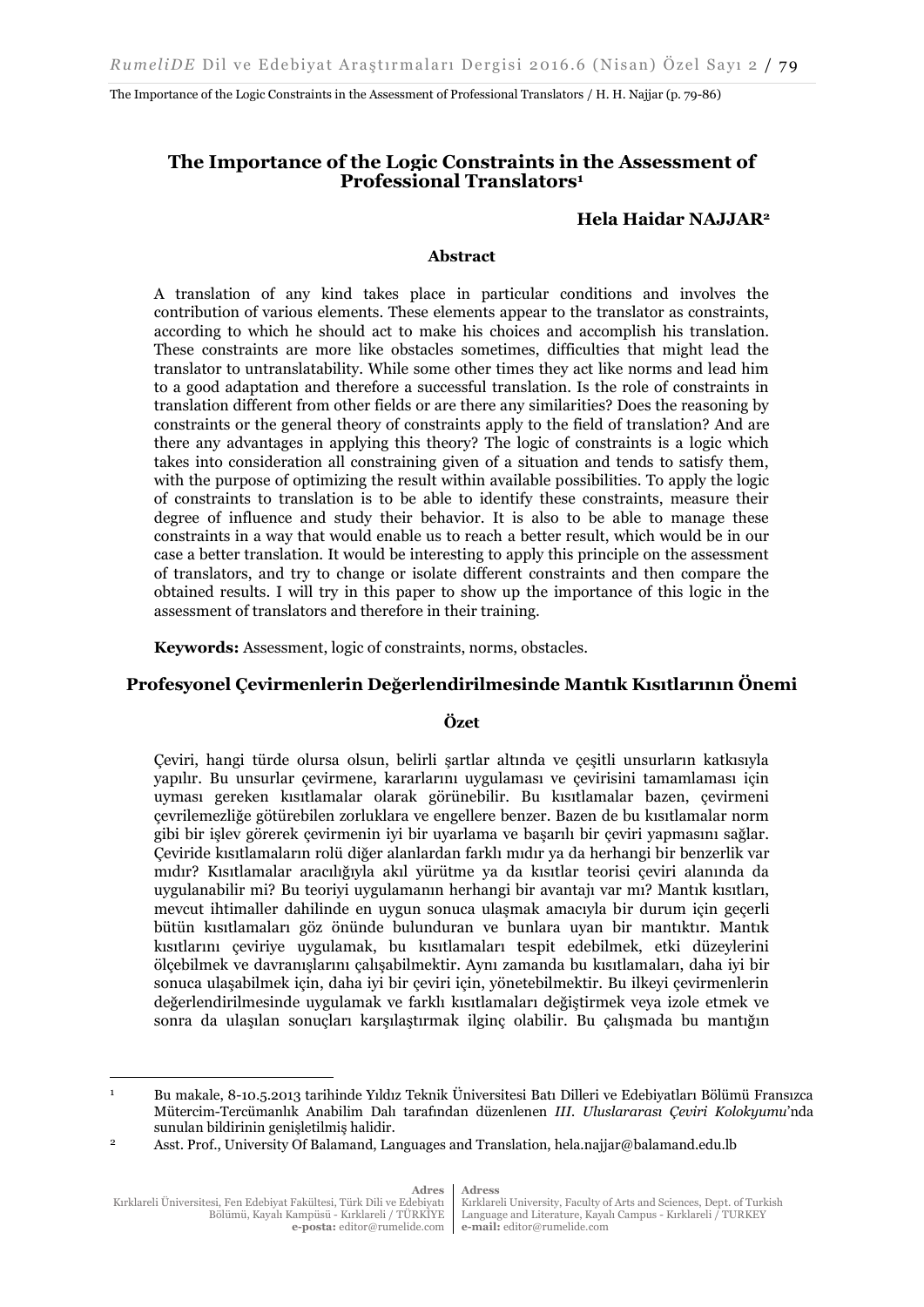çevirmenlerin değerlendirilmesinde ve eğitiminde kullanılmasının önemini göstermeye çalışacağım.

**Anahtar Sözcükler:** Değerlendirme, mantık kısıtları, normlar, engeller.

## **1. The logic of constraints or the reasoning by constraints**

It is impossible to evoke the question of constraints in translation and neglect the general logic of constraints or the reasoning by constraints, which is a reasoning purely scientific and yet perfectly applicable to translation.

In other words, the logic of constraints in translation is very much identical to the logic of constraints applicable to many other domains.

As a matter of fact, we can deduce that the logic of constraints is applied in everything we do, consciously or unconsciously, in order to reach a better result and to maximize our chances of success. I can quote for instance the theory of constraints (TOC), invented by the physician Eliyahu Goldratt. It is a philosophy of organizational management, based on precise scientific tools and approaches in order to identify and overcome the constraint or constraints of a certain organization. When we can identify a constraint, it becomes much easier to process the needs of this organization depending on the place where the significant constraint resides.

The main idea of this theory suggests that a constraint is a factor that puts limits to a certain system and in order to achieve optimum results we should know how to manage these constraints. A good management of these constraints will determine the result of this system.

Constraints are also applied to computer science – the processing of constraints in logic programming consists in introducing a decision procedure capable to determine if a constraint or a group of constraints is satisfiable. This decision procedure is called "constraints solver". This solver is considered complete if it is capable to decide the satisfiability of any group of constraints particular to a given domain.

This reasoning by constraints is also known for its capacity to resolve a great number of combinatorial problems (time tables, personnel shifts...). This is a reasoning which is related to the problem of satisfaction of constraints, which does not aim on getting any solution, but more on getting the "good" or "best" solution possible according to certain criteria.

These few examples prove that the concept of constraints and the related logic have the special characteristic of being universal and general, therefore applicable to different domains.

We can deduce that the logic of constraints is a general rule on the conceptual level but very particular on the applying level, since these constraints express themselves in different ways according to different occasions.

This universal character makes it applicable to any domain, but the moment they match with a particular domain or situation, they also match with its particularities.

### **2. Translation: a mathematical transformation**

A deep analysis of the logic of constraints on one hand, and the process of translation on the other hand, enable us to establish a strong link between mathematics and translation, a link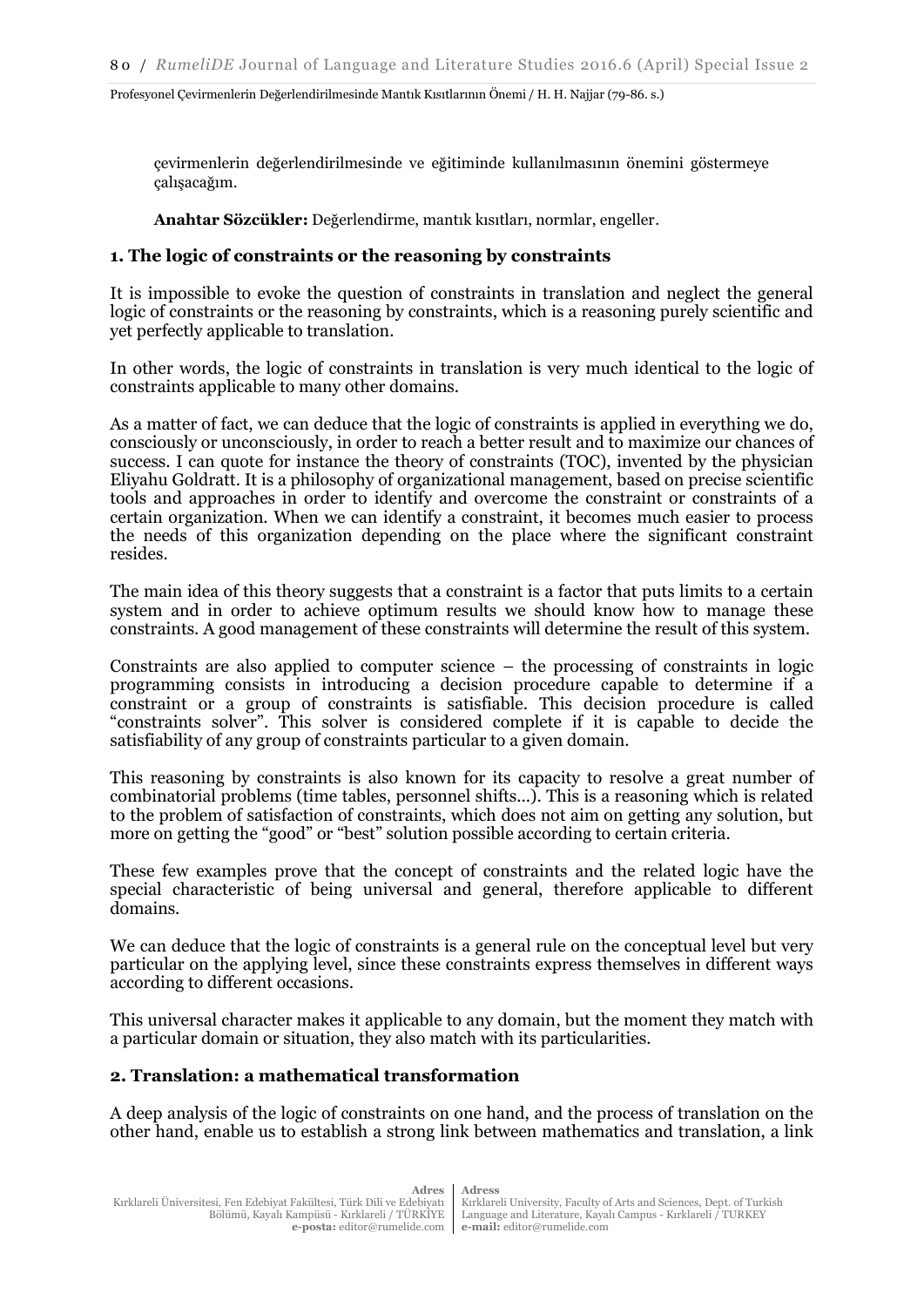The Importance of the Logic Constraints in the Assessment of Professional Translators / H. H. Najjar (p. 79-86)

which expresses more a perfect analogy between a mathematical transformation and a translation.

As a matter of fact a translation is a horizontal transfer of meaning, and it always takes place in a particular space and time, i.e. a geographic and historic context, therefore sociologic, or to be more precise socio-cultural context.

Translation happens in this particular context and shapes according to circumstances and situations, in which it takes place.

The conditions, or elements, influencing the enunciation vary, and have a direct impact on the form of the message. This situation concept was elaborated by Maurice Pergnier (1980: 47), who states that a message is formed according to a situation related to a number of parameters, which are mainly four:  $E =$  the emitter;  $\tilde{O} =$  Object;  $V =$  vector and  $R =$  receptor.

The message in situation could be simplified in the following scheme:



The message is written according to these parameters, combining all together in order to give it its final form and substance.

When a translator is operating on his text, he is actually working on the original message written in its original language, which he should transform in a target message written in the target language.

S.M (Source Message)  $\rightarrow$  T.A. (Target Message)

When translating, the translator becomes a receptor of the first message, and "he puts himself in the shoes" of the targeted person, he also becomes an emitter of the target message, which means a re-emitter of the original message. When reemitting this message, a new situation is formed according to new situational given. Pergnier (1980: 48) places translation in the communication process as follow:



**Adres** Kırklareli Üniversitesi, Fen Edebi Bölümü, Kayalı Kampüsü - Kırklareli / TÜRKİYE **e-posta:** editor@rumelide.com

Kırklareli University, Faculty of Arts and Sciences, Dept. of Turkish Language and Literature, Kayalı Campus - Kırklareli / TURKEY **e-mail:** editor@rumelide.com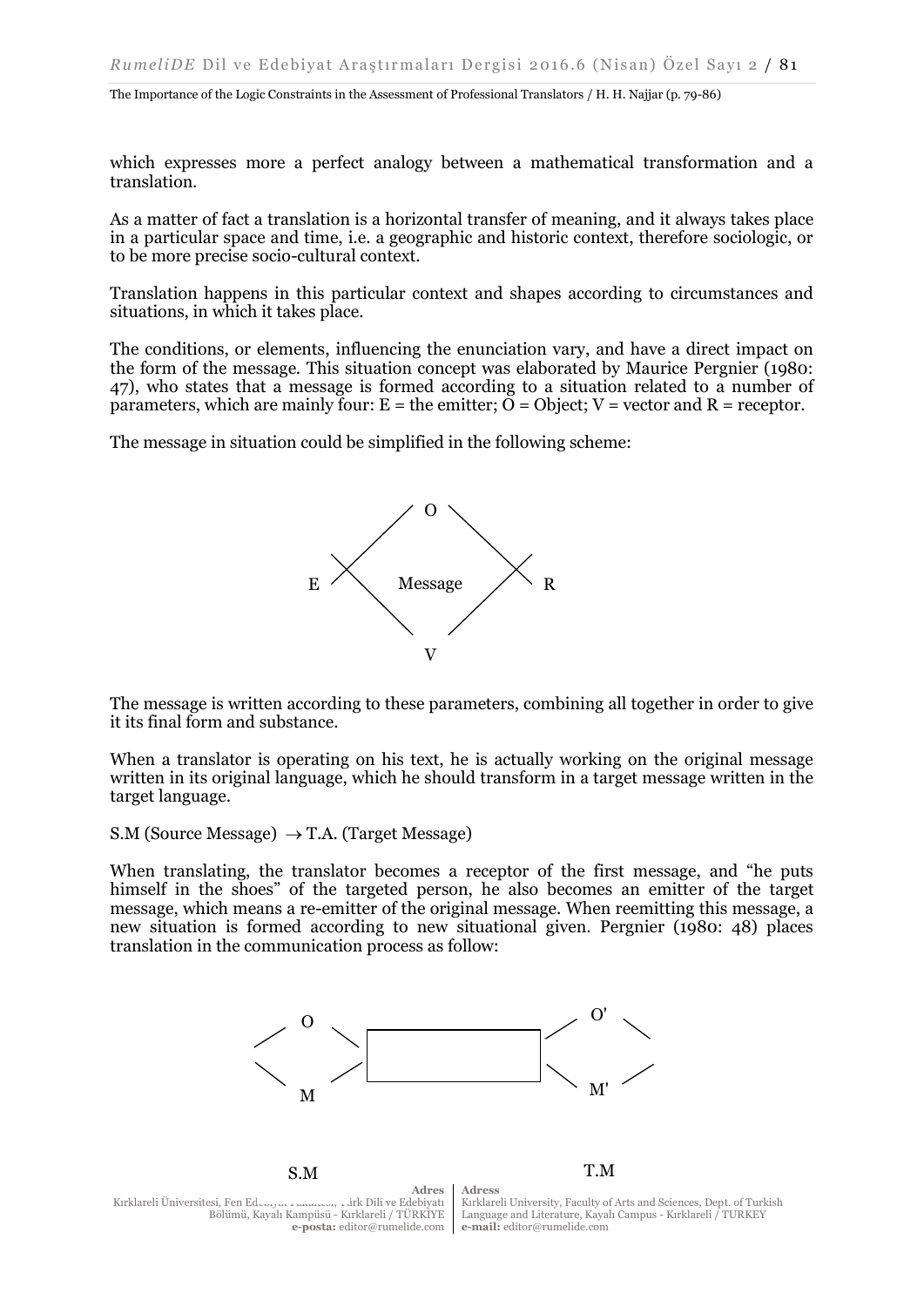This schematization of the translation presents as matter of fact perfect analogy with the mathematical transformation which is a function of several variables expressed by a figure or a geometrical form and which should be transposed on another plan with respect of new variables or parameters. In other words we can say that  $M = f(x, y, q, v)$  and  $|M' = f(x', y', q', w')$ v').

In the case of translation  $x = E$ ;  $y = V$ ;  $q = O$ ;  $v = R$ , meaning that M is a function of four variables E, V, O, D. The function would become as follow:

 $M = f(E, V, O, D) \rightarrow M' = f(E', V', O', D')$ 

A transformation in translation or transposition is exactly identical to a mathematical transformation, where a geometric form or even algebraic form takes a different shape through this transformation and according to new parameters.

The mathematical theory of optimization of a function of severable variables subject to a number of constraints ( for example finding the maximum value of the function while satisfying all the constraints influencing the variables) while using the Theory of "Lagrange multiplier" or even by using the Simplex Method for linear programming or any other scheme of optimization within the theory of Operations Research could be applied efficiently to shed some light on optimizing the translation process which in turn entails finding the best possible translation while taking into account the constraints whatever they might be.

This analogy between an exact science like mathematics and translation will open new windows of research still unexplored. Establishing this resemblance is putting the whole arsenal of mathematics in our disposition and in service of translation in order to prove hypothesis and draw conclusions and exact theories applicable to translation.

This is by the way a common practice in sciences, where a perfect analogy between disciplines help one discipline develop through the application of the same reasoning and the same logic to be able to resolve what it is still not resolved. Many other examples exist; as the case of mathematics applied to physics, which gave relativity, or the laws of electricity to solve problems in hydrology.

### **3. The impact of constraints on the translation process**

Translation is undoubtedly a complex hermeneutic process, and is related to a number of variables. It is an interaction between 2 discrete domains and 2 linguistic and cultural realities that makes this process very dynamic and subject to the influence of different sort of critical constraints.

We cannot ignore the impact of these constraints which dictate the choices and decisions the translator makes, and which will also reflect on the procedures he undertakes to resolve problems.

It is also very important to note that when a problem is not solved, it will definitely lead to an error-which means that errors are the result of unsolved problem.

In other words constraints pose problems, they are inhibitive they could be obstacles, restrict and limit the process from achieving its optimum result.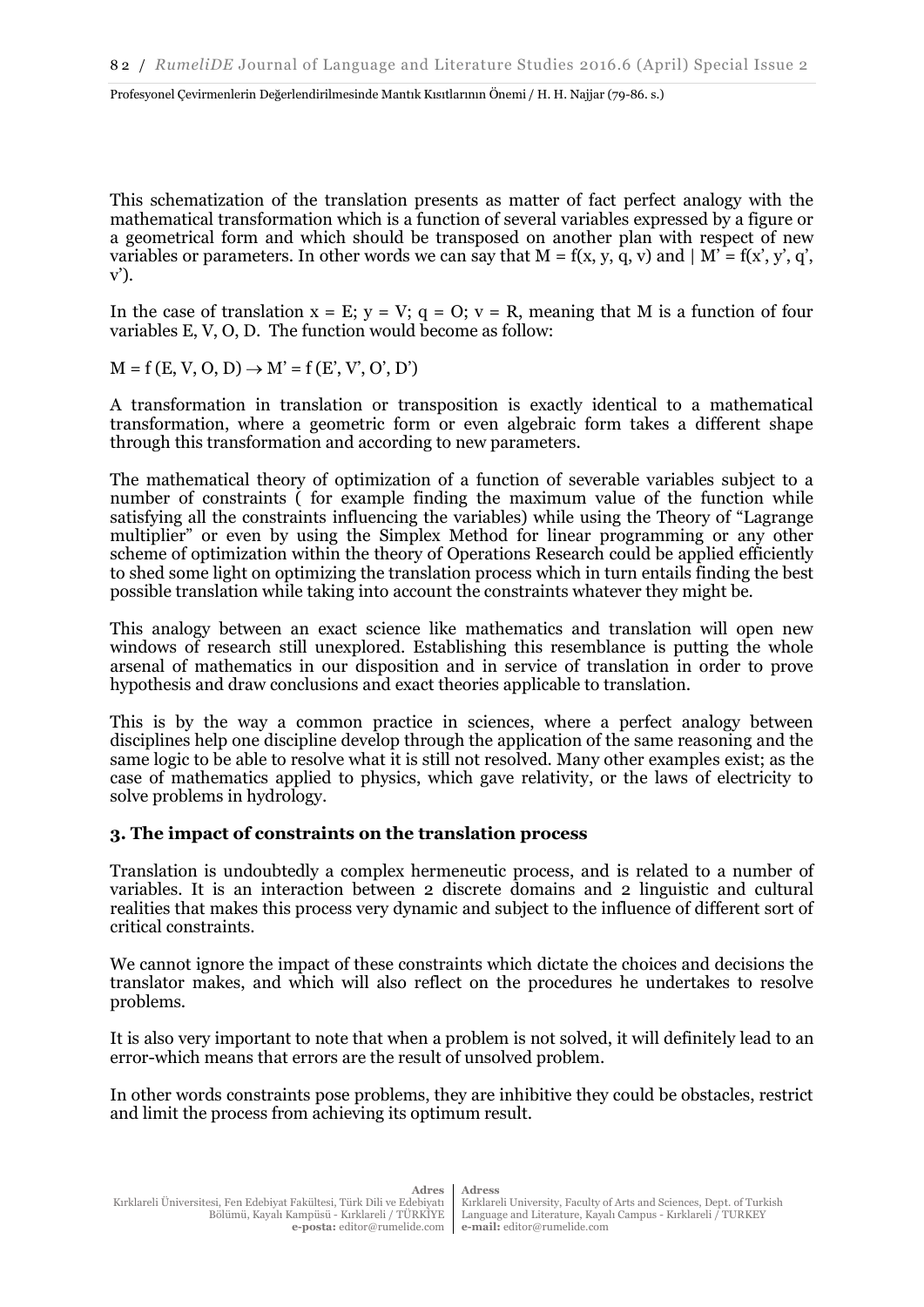The Importance of the Logic Constraints in the Assessment of Professional Translators / H. H. Najjar (p. 79-86)

These constraints act on the parameters, and parameters move or change according to constraints. It is true that they can be a limitation factor, but limitation means sometimes precision and a defining framework; otherwise the result might be infinite.

When there are no constraints, possibilities might vary from zero to infinity.

By limiting the possibilities, constraints can play the role of norms or obstacles, it is important to be able to manage these constraints in order to optimize the result. By isolating one or many constraints it becomes possible to measure and define the influence of the remaining constraints.

It is very important to be able to identify these constraints, measure their degree of influence and study their behavior.

In this context I propose the following diagram to show the influence of constraints on parameters and therefore on the process of translation:



**Adres** Kırklareli Üniversitesi, Fen Edebiyat Fakültesi, Türk Dili ve Edebiyatı Bölümü, Kayalı Kampüsü - Kırklareli / TÜRKİYE **e-posta:** editor@rumelide.com

Kırklareli University, Faculty of Arts and Sciences, Dept. of Turkish Language and Literature, Kayalı Campus - Kırklareli / TURKEY **e-mail:** editor@rumelide.com

**Adress**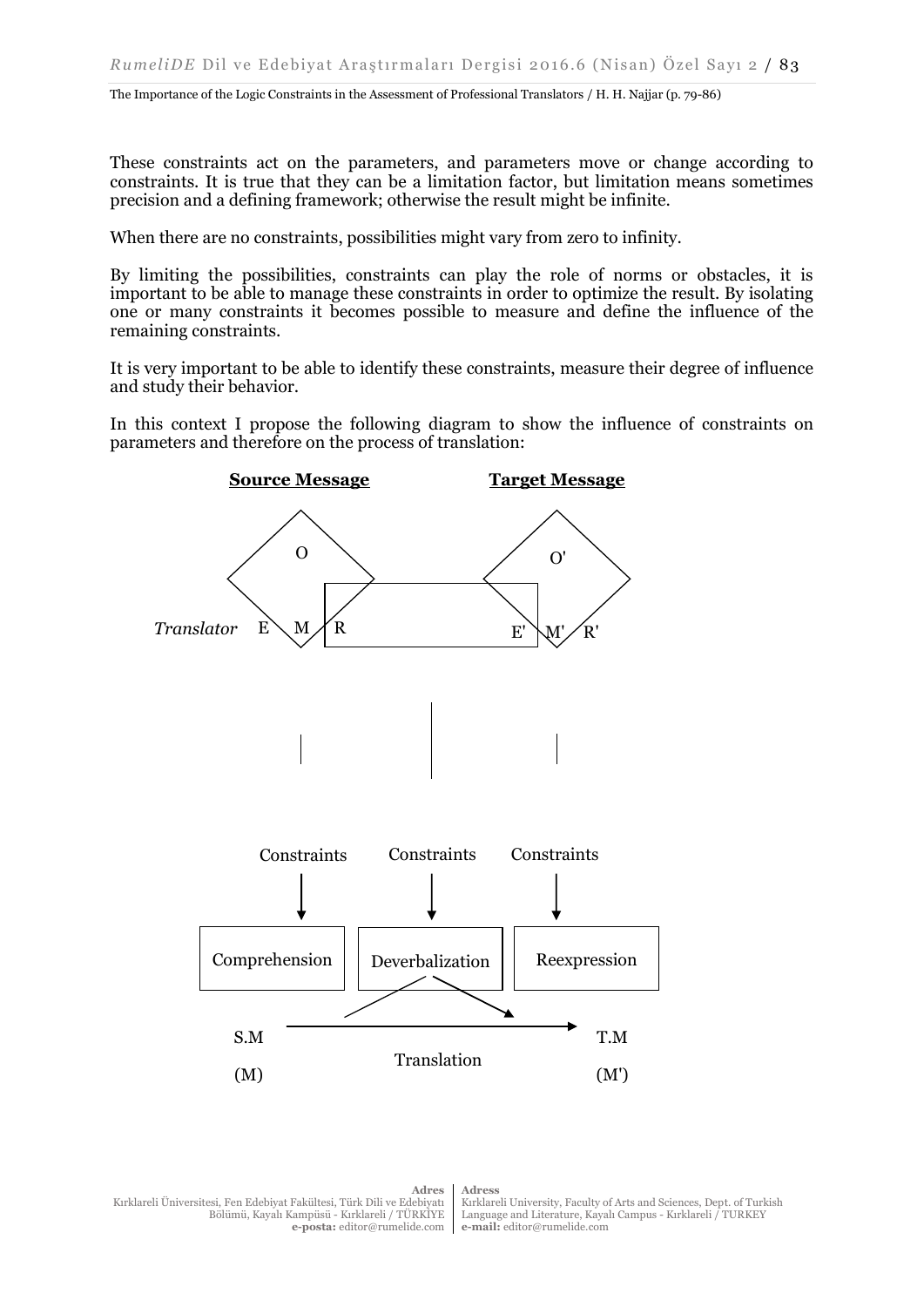This diagram summarizes the role and influence of constraints but also introduces a new idea which is the types of constraints. It is very important to categorize and to distinguish between constraints in order to study them. This diagram shows 3 categories of constraints which are:

- 1. The constraints arising from the text which could be exposed in three types:
- Constraints of the language
- Constraints of the domain
- Constraints of the culture
- 2. The constraints arising from the translator:
- Constraints of the psychological state of mind
- Constraints of the personal knowledge and training
- Constraints of the levels of cognitive perception
- 3. The constraints arising from the situation:
- Constraints of the profession
- Constraints of the type of translation
- Constraints of the context

Translation is a decision making process, each stage is highly influenced by a category of constraints.

We suggest that constraints of the text highly affect the comprehension stage, while constraints of the translator reflect on the deverbalization level; the final form of the text which is the result of reexpression is influenced by the constraints of the situation.

Each unsolved constraint will reflect on the translation as a different sort of error.

By identifying these constraints and their impact on the different stages in translation we would be identifying the origin of the error which is a necessary step before dealing with it.

# **4. The impact of the logic of constraints on the assessment process?**

The assessment or evaluation of translation is still an open subject as there is no model for translation quality assessment yet, since translation is an intellectual product where the establishment of quality standards and measurement tools is hard to find.

We suggest in this paper that the application of the logic of constraints on assessment will help in the identification of error and in the quantification of quality. The identification of error will lead to the source of error, which is a certain constraint.

To isolate the constraint will help us understand how they affect the decisions and define the strategies a translator should follow or adopt in order to exploit them, explore alternatives and manage more effectively.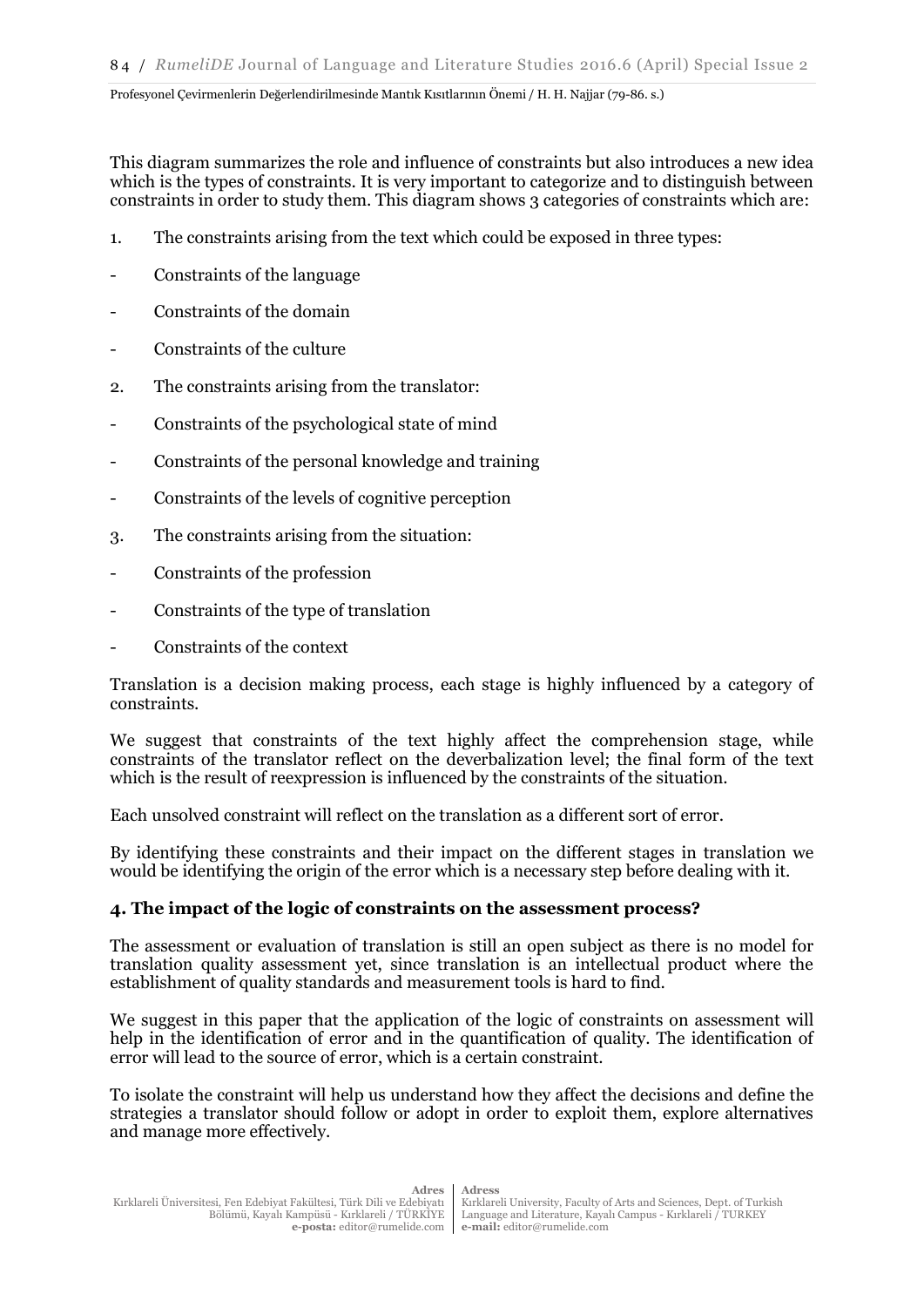The application of this logic is not only useful for the assessment of the quality of the translation product, but also as learning process.

This logic will help in drawing criteria or parameters, and measure the result of dealing with them. It is therefore useful for the teacher and the professional translator as a self- learning assessment process.

Dealing with these constraints will at least lead to a product free of critical defects, and will reduce quantification of defect to the minimum.

The translation will be as a first step acceptable on the microscopic level, which means free of any linguistic error; it should be comprehensible and correct.

It should be also free of translation error, and we mean by this, failure to render the meaning, mistranslation, contradiction, or other similar mistakes.

In order to have an acceptable translation on the macroscopic level, the translation should also take into consideration external constraints which are not related to the text itself but to the situation and to the target culture. At the stage he should be able to render not only the meaning but also the impact and the effect as a whole.

### **5. Conclusion**

By applying the logic of constraints to translation, we aim at a good solving and management of constraints in order to optimize the result within available possibilities.

Constraints are very similar to the traffic law (Thiery 1990), which imposes rules or constraints on the driver all along his drive, with the purpose of helping him arrive safe as long as he is abiding by these rules. We can certainly not imagine people driving in the absence of any rule.

The logic of constraints is a logic which takes into consideration all constraining given of a situation and tends to satisfy them, with the purpose of optimizing the result within available possibilities.

In the frame of the translation process the translator applies this logic of constraints in order to satisfy them and resolve all problems and obstacles facing him.

This reasoning does not only aim at finding a translation but the best translation possible according to criteria descending from these constraints.

#### **References**

Al Quinai, J. (200). "Translation Quality assessment. Startegies, Parameters and Procedures". *Meta* XLV (3) Érudit.

Goldratt, E. (1999). *Theory of Constraints Handbook*. Massachusetts: North River Press.

- Mayoral, R.; Kelly, D.; Gallardo, N. (1988). "Concept of Constrained Translation. Non-Linguistic Perspectives of Translation". *Meta*, XXXIII (3) Érudit.
- Melis Martinez N.; Albir Amparo, H. (2001). "Assessment in Translation Studies Research Needs". *Meta* XLVI(2) Érudit.